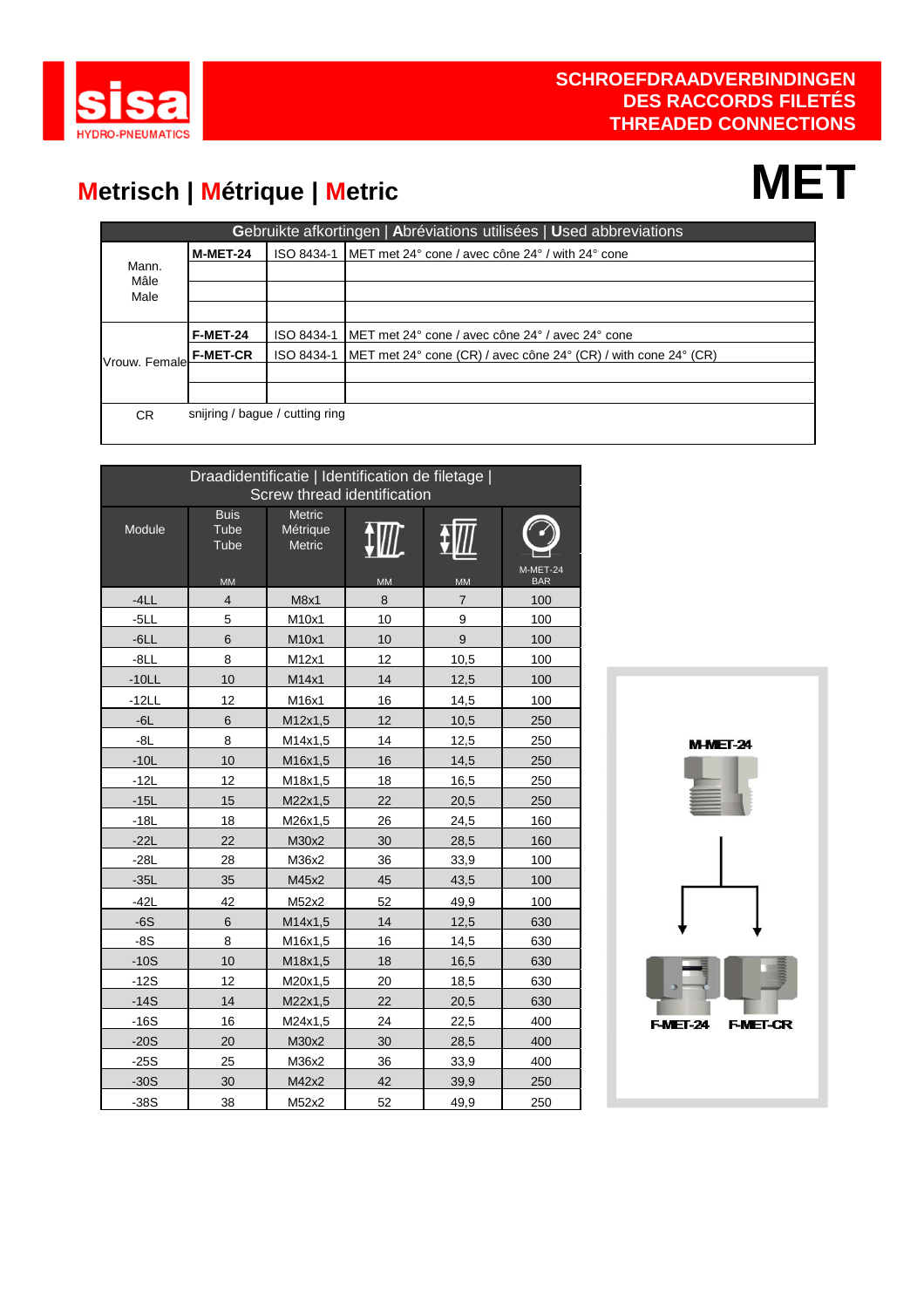

### **Metrisch | Métrique | Metric**

### **MET**

|              |               |                 | Gebruikte afkortingen   Abréviations utilisées   Used abbreviations                    |
|--------------|---------------|-----------------|----------------------------------------------------------------------------------------|
|              | MMET-60       | DIN 3863        | IMET met 60° cone / avec cône 60° / with 60° cone                                      |
| Mann.        | <b>MMET-B</b> |                 | ISO 9974-3 MET type B: metaal afdichting / joint metal / metal-to-metal sealing        |
| Mâle<br>Male | <b>MMET-E</b> |                 | ISO 9974-2   MET type E: elastomere dichting / joint en élastomère / elastometric seal |
|              |               |                 |                                                                                        |
|              | FMET-60       | <b>DIN 3852</b> | IMET met 60° cone / avec cône 60° / with 60° cone                                      |
| Vrouw.       | FMET-N(W)     | ISO 9974-1      | MET met vaste binnendraad zonder cone / avec filetage intérieur fixe sans cône /       |
| Female       |               |                 | I fixed internal thread without cone                                                   |
|              |               |                 |                                                                                        |
|              |               |                 |                                                                                        |
|              |               |                 |                                                                                        |

|                                     |  |  |           | Draadidentificatie   Identification de filetage   Screw thread identification |         |              |         |                         |
|-------------------------------------|--|--|-----------|-------------------------------------------------------------------------------|---------|--------------|---------|-------------------------|
| <b>Metric</b><br>Metrique<br>Metric |  |  |           |                                                                               |         |              |         |                         |
|                                     |  |  | <b>MM</b> | <b>MM</b>                                                                     | M-MET-B | M-MET-B<br>S | M-MET-E | M-MET-E<br>$\mathsf{s}$ |
| M10x1                               |  |  | 10,0      | 9,0                                                                           | 250     | $\star$      | 250     | $\star$                 |
| M12x1,5                             |  |  | 12,0      | 10,5                                                                          | 250     | 400          | 250     | 630                     |
| M14x1,5                             |  |  | 14,0      | 12,5                                                                          | 250     | 400          | 250     | 630                     |
| M16x1,5                             |  |  | 16,0      | 14,5                                                                          | 250     | 400          | 250     | 630                     |
| M18x1,5                             |  |  | 18,0      | 16,5                                                                          | 250     | 400          | 250     | 630                     |
| M20x1,5                             |  |  | 20,0      | 18,5                                                                          | $\star$ | 400          | $\star$ | 630                     |
| M22x1,5                             |  |  | 22,0      | 20,5                                                                          | 160     | 400          | 160     | 400                     |
| M24x1,5                             |  |  | 24,0      | 22,5                                                                          | $\star$ | $\star$      | $\star$ | $\star$                 |
| M26x1,5                             |  |  | 26,0      | 24,5                                                                          | 160     | $\star$      | 160     | $\star$                 |
| M27x2                               |  |  | 27,0      | 24,9                                                                          | $\star$ | 400          | $\star$ | 400                     |
| M30x1,5                             |  |  | 30,0      | 28,5                                                                          | $\star$ | $\star$      | $\star$ | $\star$                 |
| M33x2                               |  |  | 33,0      | 30,5                                                                          | 100     | 250          | 100     | 400                     |
| M38x1,5                             |  |  | 38,0      | 36,5                                                                          | $\star$ | $\star$      | $\star$ | $\star$                 |
| M42x2                               |  |  | 42,0      | 39,9                                                                          | 100     | 160          | 100     | 250                     |
| M45x1,5                             |  |  | 45,0      | 43,5                                                                          | $\star$ | $\star$      | $\star$ | $\star$                 |
| M48x2                               |  |  | 48,0      | 45,9                                                                          | 100     | 160          | 100     | 250                     |
| M52x1,5                             |  |  | 52,0      | 50,5                                                                          | $\star$ | $\star$      | $\star$ | $\star$                 |
| M65x2                               |  |  | 65,0      | 62,8                                                                          | $\star$ | $\star$      | $\star$ | $\star$                 |

\*: **N**iet in deze dimensie | **P**as dans cette dimension | **N**ot in this dimension

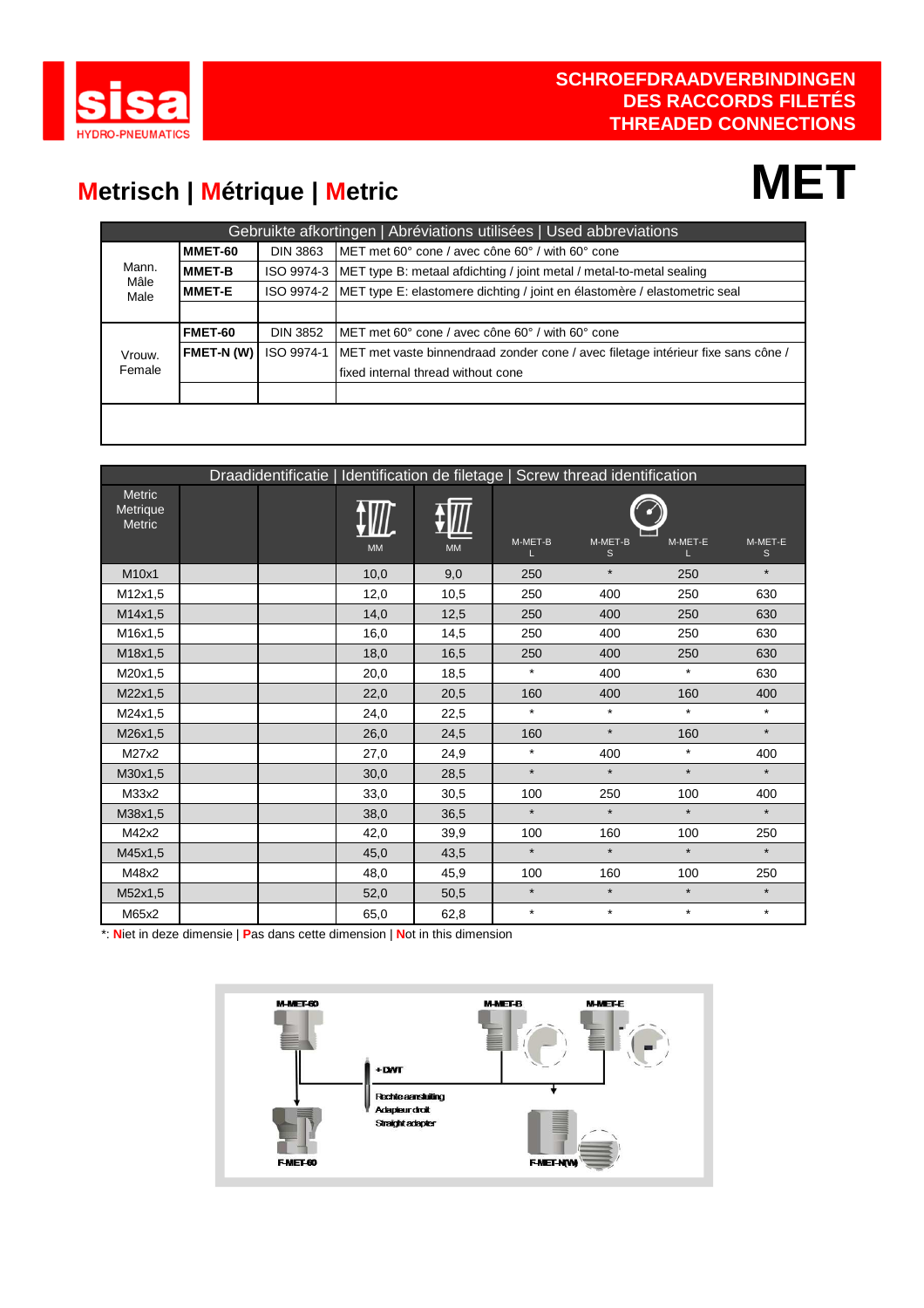

### **Metrisch | Métrique | Metric MET**

|                            |                |            | Gebruikte afkortingen   Abréviations utilisées   Used abbreviations                                                            |  |  |  |  |
|----------------------------|----------------|------------|--------------------------------------------------------------------------------------------------------------------------------|--|--|--|--|
| <b>M-MET-G</b><br>ISO 6149 |                |            | MET inschroef / orifices / stud end                                                                                            |  |  |  |  |
| Mann.<br>Mâle              | M-MET-H        | ISO 6149   | MET oriënteerbare inschroef / orifices orientable / adjustable stud end                                                        |  |  |  |  |
| Male                       | M-MET-G(W)     |            | MET inschroef (RR) / orifices (RR) / stud end (RR)                                                                             |  |  |  |  |
|                            | M-MET-H(W)     |            | MET oriënteerb. inschroef (RR)/orifices orientable (RR)/adjustable stud end (RR)                                               |  |  |  |  |
|                            | <b>F-MET-N</b> | ISO 6149-1 | MET inschroefpoort met cone / implantation avec cône / threaded port with cone                                                 |  |  |  |  |
| Vrouw.                     | FMET-N(W)      | ISO 9974-1 | MET met vaste binnendraad zonder cone / avec filetage fixe sans cône /                                                         |  |  |  |  |
| Female                     |                |            | fixed internal thread without cone                                                                                             |  |  |  |  |
|                            |                |            |                                                                                                                                |  |  |  |  |
|                            |                |            | ISO 6149-2: S-serie (zware reeks / série lourde / heavy duty) / ISO 6149-3: L-serie (lichte reeks / série légère / light duty) |  |  |  |  |

RR versterkingsring / bague anti extrusion / retaining ring

|                                     |  |           |           |         | Draadidentificatie   Identification de filetage   Screw thread identification |         |              |
|-------------------------------------|--|-----------|-----------|---------|-------------------------------------------------------------------------------|---------|--------------|
| Metric<br>Metrique<br><b>Metric</b> |  |           |           |         |                                                                               |         |              |
|                                     |  | <b>MM</b> | <b>MM</b> | M-MET-G | M-MET-G<br>S                                                                  | M-MET-H | MMET-H<br>S. |
| M8x1                                |  | 8,0       | 7,0       | 400     | 630                                                                           | 315     | 400          |
| M10x1                               |  | 10,0      | 9,0       | 400     | 630                                                                           | 315     | 400          |
| M12x1,5                             |  | 12,0      | 10,5      | 400     | 630                                                                           | 315     | 400          |
| M14x1,5                             |  | 14,0      | 12,5      | 400     | 630                                                                           | 315     | 400          |
| M16x1,5                             |  | 16,0      | 14,5      | 315     | 630                                                                           | 250     | 400          |
| M18x1,5                             |  | 18,0      | 16,5      | 315     | 630                                                                           | 250     | 400          |
| M20x1,5                             |  | 20,0      | 18,5      | $\star$ | 400                                                                           | $\star$ | $\star$      |
| M22x1,5                             |  | 22,0      | 20,5      | 315     | 630                                                                           | 250     | 400          |
| M27x2                               |  | 27,0      | 24,9      | 200     | 400                                                                           | 160     | 400          |
| M30x2                               |  | 30,0      | 28,5      | 200     | 400                                                                           | 160     | 350          |
| M33x2                               |  | 33,0      | 30,5      | 200     | 400                                                                           | 160     | 350          |
| M42x2                               |  | 42,0      | 39,9      | 200     | 250                                                                           | 160     | 250          |
| M48x2                               |  | 48,0      | 45,9      | 200     | 250                                                                           | 160     | 200          |
| M60x2                               |  | 60,0      |           | 160     | 250                                                                           | 100     | 160          |

\*: **N**iet in deze dimensie | **P**as en cette dimension | **N**ot in this dimension

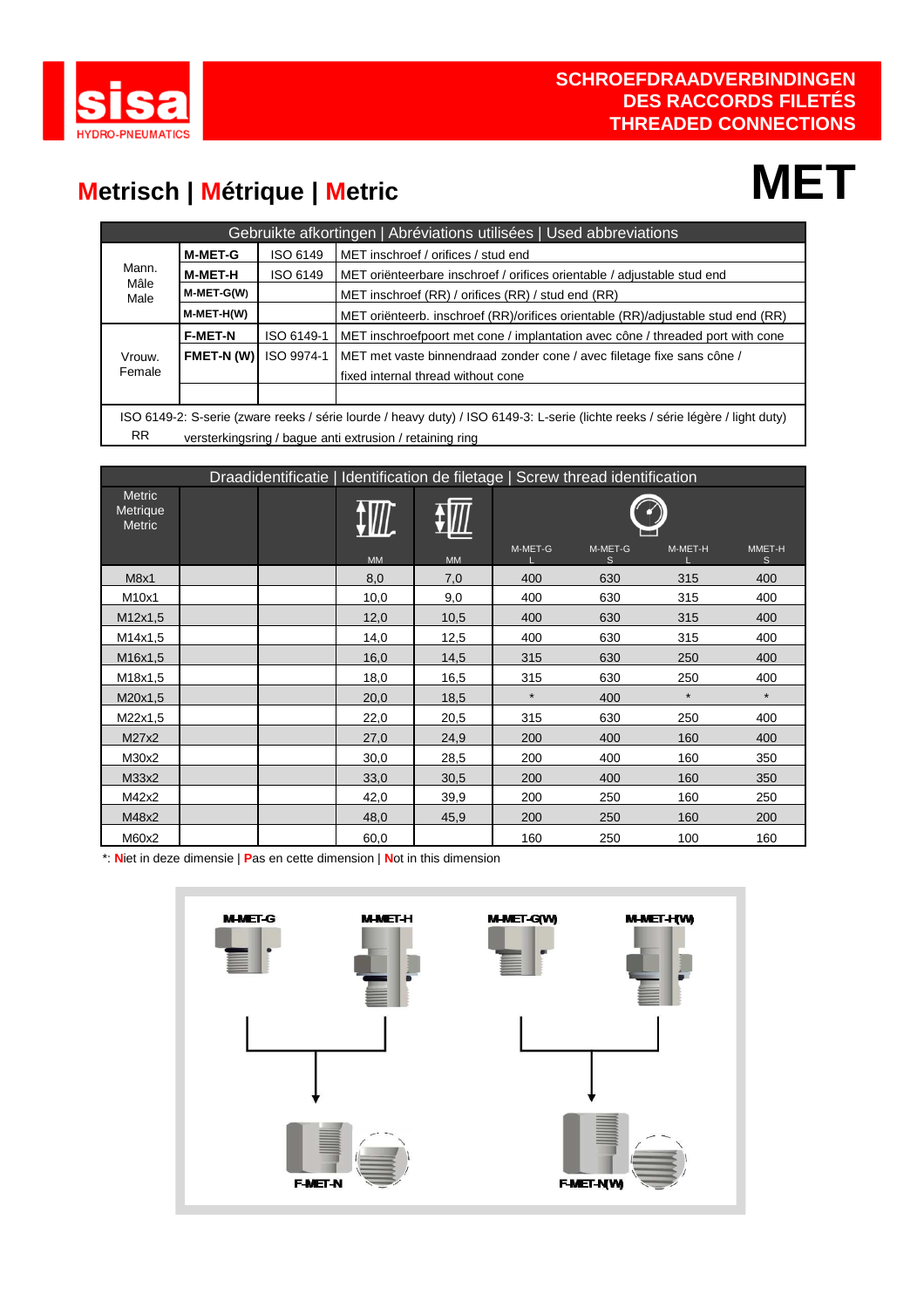

### **BSP**

| Gebruikte afkortingen   Abréviations utilisées   Used abbreviations |                  |                  |                                                                                                                 |  |  |  |  |  |  |
|---------------------------------------------------------------------|------------------|------------------|-----------------------------------------------------------------------------------------------------------------|--|--|--|--|--|--|
|                                                                     | $M-BSP-60$       | ISO 8434-6       | BSP met 60° cone / avec cône 60° / with 60° cone                                                                |  |  |  |  |  |  |
| Mann.<br>Mâle                                                       | <b>M-BSP-B</b>   | ISO 1179-4       | BSP type B: metaal afdichting / joint metal / metal-to-metal sealing                                            |  |  |  |  |  |  |
| Male                                                                | <b>M-BSPT</b>    | ISO <sub>7</sub> | BSP type C: konische schroefdraad / filetage cônique / conical screw thread                                     |  |  |  |  |  |  |
|                                                                     | <b>M-BSP-E</b>   | ISO 1179-2       | <b>BSP</b> type E: elastomere dichting / joint en élastomère / elastometric seal                                |  |  |  |  |  |  |
| Vrouw.                                                              | F-BSP-60A        |                  | BSP met o-ring en 60° cone / avec joint et cône 60° / with o-ring and 60° cone<br>ISO 8434-6   optie / option A |  |  |  |  |  |  |
| Female                                                              | <b>F-BSP-60B</b> | ISO 8434-6       | BSP met 60° cone / avec cône 60° / with 60° cone - optie / option B                                             |  |  |  |  |  |  |
|                                                                     | <b>F-BSP-N</b>   | ISO 1179-1       | <b>BSP</b> type N: met vaste binnendraad / avec implantation fixe / fixed internal thread                       |  |  |  |  |  |  |
|                                                                     |                  |                  |                                                                                                                 |  |  |  |  |  |  |

| Draadidentificatie   Identification de filetage   Screw thread identification |                             |              |           |           |                               |                         |         |          |         |         |
|-------------------------------------------------------------------------------|-----------------------------|--------------|-----------|-----------|-------------------------------|-------------------------|---------|----------|---------|---------|
| Module                                                                        | <b>Buis</b><br>Tube<br>Tube | <b>BSP</b>   |           |           |                               |                         |         |          |         |         |
|                                                                               | <b>INCH</b>                 | G/R          | <b>MM</b> | <b>MM</b> | <b>F-BSP-60</b><br><b>BAR</b> | F-BSP-60B<br><b>BAR</b> | M-BSP-B | S        | M-BSP-E | S       |
| $-2$                                                                          | 1/8                         | $1/8 - 28$   | 9,5       | 8,7       | 350                           | $\star$                 | 250     | $\star$  | 250     | $\star$ |
| $-4$                                                                          | 1/4                         | $1/4 - 19$   | 13,5      | 11,1      | 350                           | 400                     | 250     | 400      | 250     | 630     |
| $-6$                                                                          | 3/8                         | $3/8 - 19$   | 16,7      | 15,1      | 350                           | 400                     | 250     | 400      | 250     | 630     |
| -8                                                                            | 1/2                         | $1/2 - 14$   | 20,6      | 18,3      | 315                           | 350                     | 250     | 400      | 250     | 400     |
| $-10$                                                                         | 5/8                         | $5/8 - 14$   | 23,0      | 20,6      | 315                           | 350                     | $\star$ | $\star$  | $\star$ | $\star$ |
| $-12$                                                                         | 3/4                         | $3/4 - 14$   | 26,2      | 23,8      | 250                           | 315                     | 160     | 400      | 160     | 400     |
| $-16$                                                                         | 1                           | $1 - 11$     | 33,3      | 30,2      | 200                           | 250                     | 100     | 250      | 100     | 400     |
| -20                                                                           | $1 - 1/4$                   | $1.1/4 - 11$ | 42,1      | 38,9      | 160                           | 200                     | 100     | 160      | 100     | 250     |
| $-24$                                                                         | $1 - 1/2$                   | $1.1/2 - 11$ | 47,6      | 45,2      | 125                           | 160                     | 100     | 160      | 100     | 250     |
| $-32$                                                                         | 2                           | $2 - 11$     | 59,5      | 56,4      | 80                            | 125                     | $\ast$  | $^\star$ | $\star$ | $\star$ |
|                                                                               |                             |              |           |           |                               |                         |         |          |         |         |
|                                                                               |                             |              |           |           |                               |                         |         |          |         |         |
|                                                                               |                             |              |           |           |                               |                         |         |          |         |         |
|                                                                               |                             |              |           |           |                               |                         |         |          |         |         |

\*: **N**iet in deze dimensie | **P**as dans cette dimension | **N**ot in this dimension

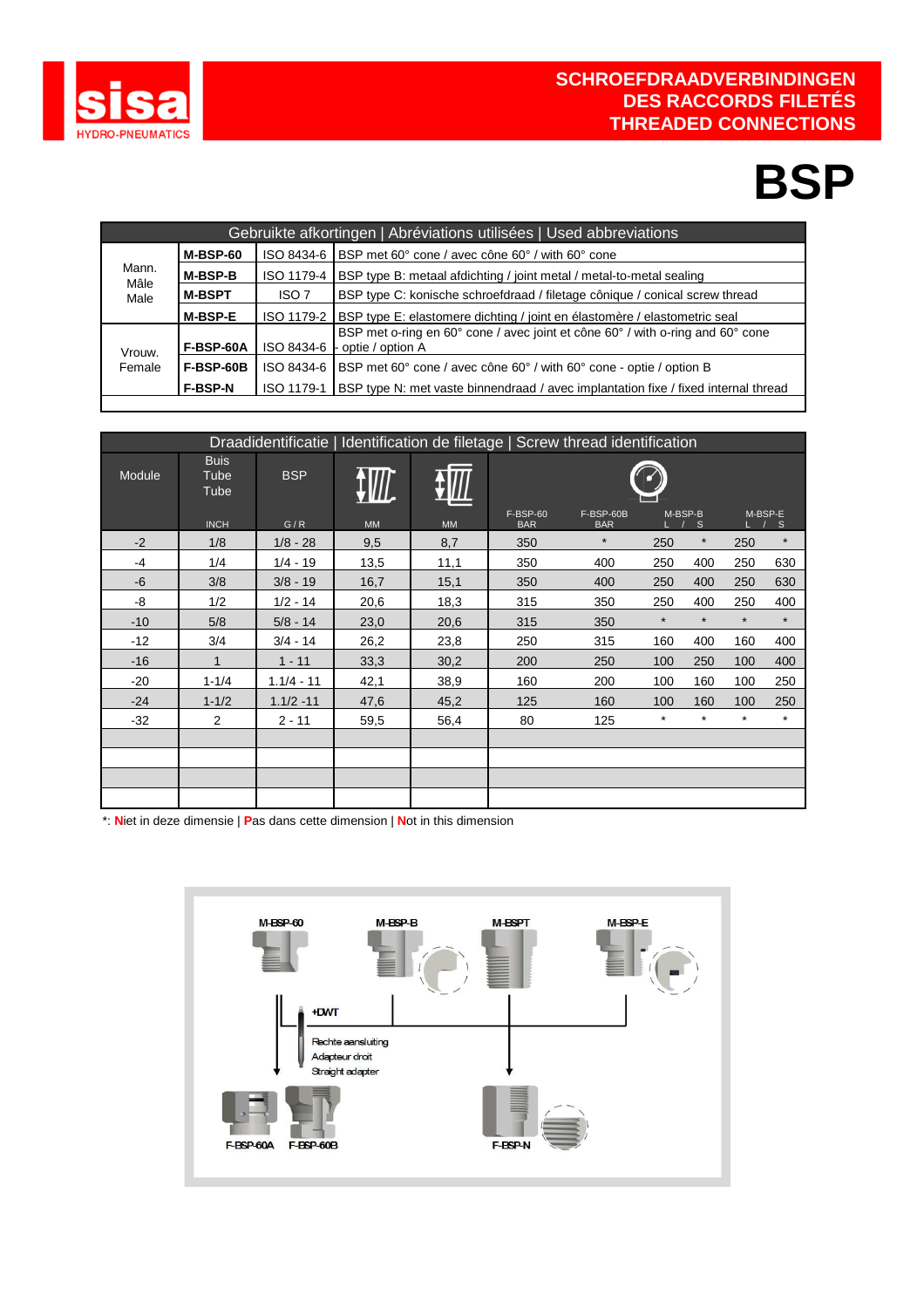

### **BSP**

|               |                |            | Gebruikte afkortingen   Abréviations utilisées   Used abbreviations               |
|---------------|----------------|------------|-----------------------------------------------------------------------------------|
|               | <b>M-BSP-G</b> | ISO 1179-3 | <b>BSP</b> type G: inschroef (RR) / orifices (RR) / stud end (RR)                 |
| Mann.<br>Mâle | <b>M-BSP-H</b> | ISO 1179-3 | BSP type H: oriënteerbare inschroef (RR) / orifices orientable (RR) /             |
| Male          |                |            | adiustable stud end (RR)                                                          |
|               |                |            |                                                                                   |
|               |                |            | BSP type N: met vaste binnendraad / avec filetage intérieur fixe / fixed internal |
|               | <b>F-BSP-N</b> | ISO 1179-1 | <b>Ithread</b>                                                                    |
| Vrouw.        |                |            |                                                                                   |
| Female        |                |            |                                                                                   |
|               |                |            |                                                                                   |
| RR.           |                |            | versterkingsring   baque anti extrusion   retaining ring                          |
|               |                |            |                                                                                   |

| Draadidentificatie   Identification de filetage   Screw thread identification |                             |              |      |      |                       |                       |  |
|-------------------------------------------------------------------------------|-----------------------------|--------------|------|------|-----------------------|-----------------------|--|
| Module                                                                        | <b>Buis</b><br>Tube<br>Tube | <b>BSP</b>   | W.   |      |                       |                       |  |
|                                                                               | <b>INCH</b>                 | G            | MM   | MM   | M-BSP-G<br><b>BAR</b> | M-BSP-H<br><b>BAR</b> |  |
| $-2$                                                                          | 1/8                         | $1/8 - 28$   | 9,5  | 8,7  | 315                   | 200                   |  |
| $-4$                                                                          | 1/4                         | $1/4 - 19$   | 13,5 | 11,1 | 315                   | 200                   |  |
| $-6$                                                                          | 3/8                         | $3/8 - 19$   | 16,7 | 15,1 | 315                   | 200                   |  |
| -8                                                                            | 1/2                         | $1/2 - 14$   | 20,6 | 18,3 | 250                   | 200                   |  |
| $-12$                                                                         | 3/4                         | $3/4 - 14$   | 26,2 | 23,8 | 250                   | 200                   |  |
| $-16$                                                                         | 1                           | $1 - 11$     | 33,3 | 30,2 | 250                   | 200                   |  |
| $-20$                                                                         | $1 - 1/4$                   | $1.1/4 - 11$ | 42,1 | 38,9 | 160                   | 160                   |  |
| -24                                                                           | $1 - 1/2$                   | $1.1/2 - 11$ | 47,6 | 45,2 | 160                   | 160                   |  |
|                                                                               |                             |              |      |      |                       |                       |  |
|                                                                               |                             |              |      |      |                       |                       |  |
|                                                                               |                             |              |      |      |                       |                       |  |
|                                                                               |                             |              |      |      |                       |                       |  |
|                                                                               |                             |              |      |      |                       |                       |  |
|                                                                               |                             |              |      |      |                       |                       |  |

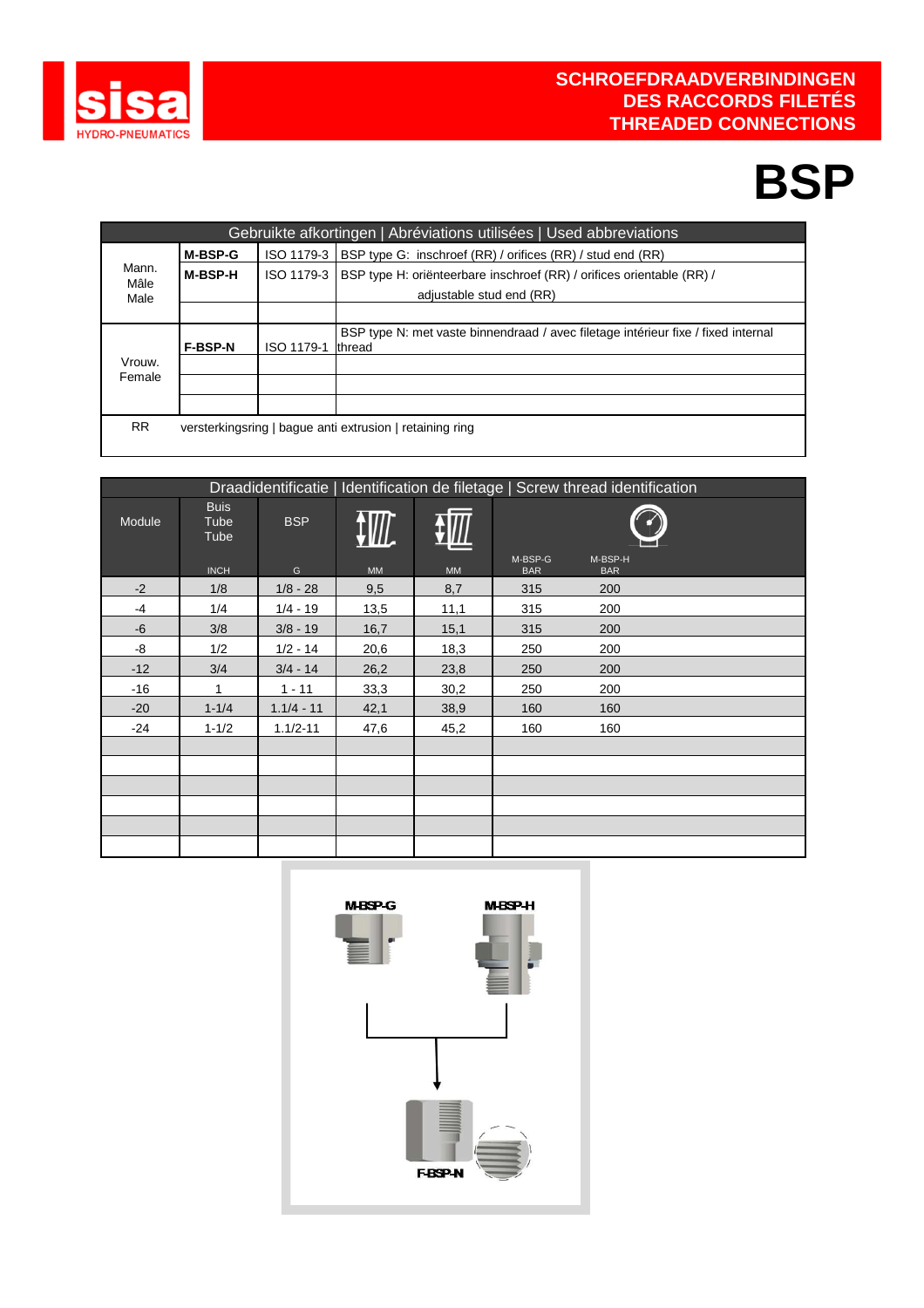

# **JIC**

| Gebruikte afkortingen   Abréviations utilisées   Used abbreviations |                |  |                                                                                        |  |  |  |  |  |
|---------------------------------------------------------------------|----------------|--|----------------------------------------------------------------------------------------|--|--|--|--|--|
|                                                                     | <b>M-JIC</b>   |  | ISO 8434-2 JJIC met 37° cone / avec cône 37° / with 37° cone                           |  |  |  |  |  |
| Mann.<br>Mâle                                                       |                |  |                                                                                        |  |  |  |  |  |
| Male                                                                |                |  |                                                                                        |  |  |  |  |  |
|                                                                     |                |  |                                                                                        |  |  |  |  |  |
|                                                                     | <b>F-JIC</b>   |  | ISO 8434-2 JJIC losse moer met cone 37°/ ecrou tournant avec cône 37°/ 37° cone swivel |  |  |  |  |  |
| Vrouw.                                                              | <b>F-JIC-V</b> |  | ISO 8434-2 JJC vaste binnendraad met cone 37° / cône 37° fixe / fixed 37° cone         |  |  |  |  |  |
| Female                                                              |                |  |                                                                                        |  |  |  |  |  |
|                                                                     |                |  |                                                                                        |  |  |  |  |  |
|                                                                     |                |  |                                                                                        |  |  |  |  |  |

|        | Draadidentificatie   Identification de filetage   Screw thread identification |           |               |      |      |            |  |  |  |  |  |
|--------|-------------------------------------------------------------------------------|-----------|---------------|------|------|------------|--|--|--|--|--|
| Module | <b>Buis</b><br>Tube<br>Tube                                                   |           | UNF/UN        |      |      | M-JIC      |  |  |  |  |  |
|        | <b>INCH</b>                                                                   | <b>MM</b> |               | MM   | MM   | <b>BAR</b> |  |  |  |  |  |
| $-4$   | 1/4                                                                           | 6         | $7/16 - 20$   | 11,2 | 9,9  | 350        |  |  |  |  |  |
| $-5$   | 5/16                                                                          | 8         | $1/2 - 20$    | 12,6 | 11,5 | 350        |  |  |  |  |  |
| $-6$   | 3/8                                                                           | 10        | $9/16 - 18$   | 14,1 | 12,9 | 350        |  |  |  |  |  |
| -8     | 1/2                                                                           | 12        | $3/4 - 16$    | 18,9 | 17,5 | 310        |  |  |  |  |  |
| $-10$  | 5/8                                                                           | 14/15/16  | $7/8 - 14$    | 22,1 | 20,5 | 240        |  |  |  |  |  |
| $-12$  | 3/4                                                                           | 18/20     | 1.1/16-12     | 26,9 | 24,9 | 240        |  |  |  |  |  |
| $-16$  | $\mathbf 1$                                                                   | 22/25     | $1.5/16 - 12$ | 33,1 | 31,3 | 210        |  |  |  |  |  |
| $-20$  | $1 - 1/4$                                                                     | 30        | $1.5/8 - 12$  | 41,1 | 39,2 | 170        |  |  |  |  |  |
| $-24$  | $1 - 1/2$                                                                     | 38        | $1.7/8 - 12$  | 47,4 | 45,6 | 140        |  |  |  |  |  |
| $-32$  | $\overline{2}$                                                                | 50        | $2.1/2 - 12$  | 63,3 | 61,4 | 105        |  |  |  |  |  |
|        |                                                                               |           |               |      |      |            |  |  |  |  |  |
|        |                                                                               |           |               |      |      |            |  |  |  |  |  |
|        |                                                                               |           |               |      |      |            |  |  |  |  |  |
|        |                                                                               |           |               |      |      |            |  |  |  |  |  |

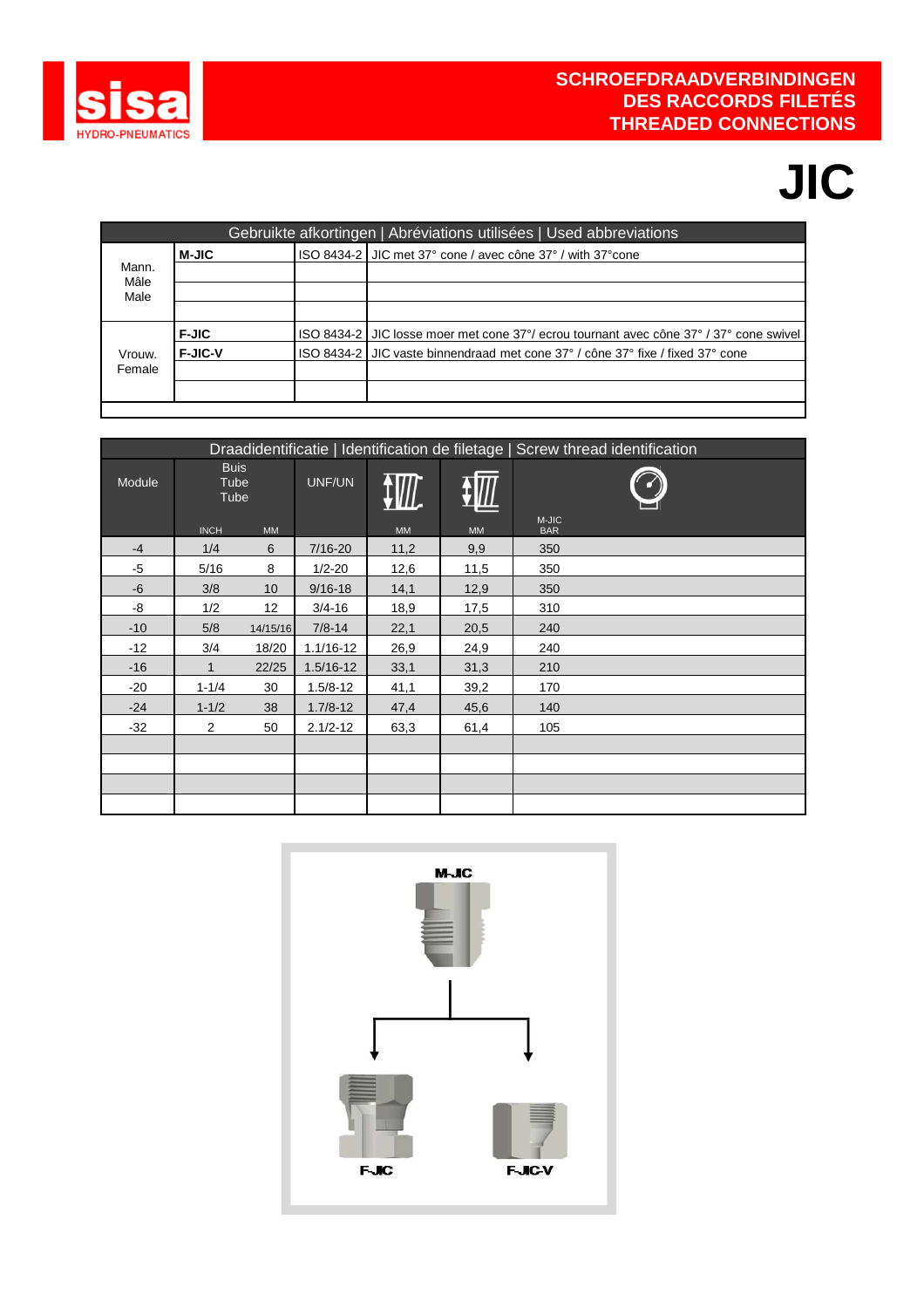

## **ORFS**

|               |                                               | Gebruikte afkortingen   Abréviations utilisées   Used abbreviations                             |
|---------------|-----------------------------------------------|-------------------------------------------------------------------------------------------------|
|               | <b>M-ORFS</b>                                 | <b>ISO 8434-3</b> ORFS: vlakke afdichting met o-ring / joints plats toriques / o-ring face seal |
| Mann.<br>Mâle |                                               |                                                                                                 |
| Male          |                                               |                                                                                                 |
|               |                                               |                                                                                                 |
|               | <b>F-ORFS</b>                                 | <b>ISO 8434-3</b> ORFS: vlakke afdichting met o-ring / joints plats toriques / o-ring face seal |
| Vrouw.        | <b>F-ORFS-BR</b>                              | <b>ISO 8434-3</b> ORFS: vlakke afdichting met o-ring (BR) / joints plats toriques (BR) /        |
| Female        |                                               | o-ring face seal (BR)                                                                           |
|               |                                               |                                                                                                 |
| <b>BR</b>     | brazeerring / busette à braser / braze sleeve |                                                                                                 |
|               |                                               |                                                                                                 |

|        |                                            |           |               |           |      | Draadidentificatie   Identification de filetage   Screw thread identification |
|--------|--------------------------------------------|-----------|---------------|-----------|------|-------------------------------------------------------------------------------|
| Module | <b>Buis</b><br>Tube<br>Tube<br><b>INCH</b> | <b>MM</b> | UNF/UN        | <b>MM</b> | MM   | M-ORFS<br><b>BAR</b>                                                          |
| $-4$   | 1/4                                        | 6         | $9/16 - 18$   | 14,1      | 12,9 | 630                                                                           |
| -6     | 3/8                                        | 8/10      | 11/16-16      | 17,3      | 15,9 | 630                                                                           |
| -8     | 1/2                                        | 12        | 13/16-16      | 20,5      | 19,1 | 630                                                                           |
| $-10$  | 5/8                                        | 14/15/16  | $1 - 14$      | 25,2      | 23,6 | 400                                                                           |
| $-12$  | 3/4                                        | 18/20     | $1.3/16 - 12$ | 30,0      | 28,1 | 400                                                                           |
| -16    | 1                                          | 22/25     | 1.7/16-12     | 36,3      | 34,4 | 400                                                                           |
| $-20$  | 1.1/4                                      | 28/30/32  | 1.11/16-12    | 42,7      | 40,8 | 250                                                                           |
| -24    | 1.1/2                                      | 35/38     | $2 - 12$      | 50,6      | 48,7 | 250                                                                           |
|        |                                            |           |               |           |      |                                                                               |
|        |                                            |           |               |           |      |                                                                               |
|        |                                            |           |               |           |      |                                                                               |
|        |                                            |           |               |           |      |                                                                               |
|        |                                            |           |               |           |      |                                                                               |
|        |                                            |           |               |           |      |                                                                               |

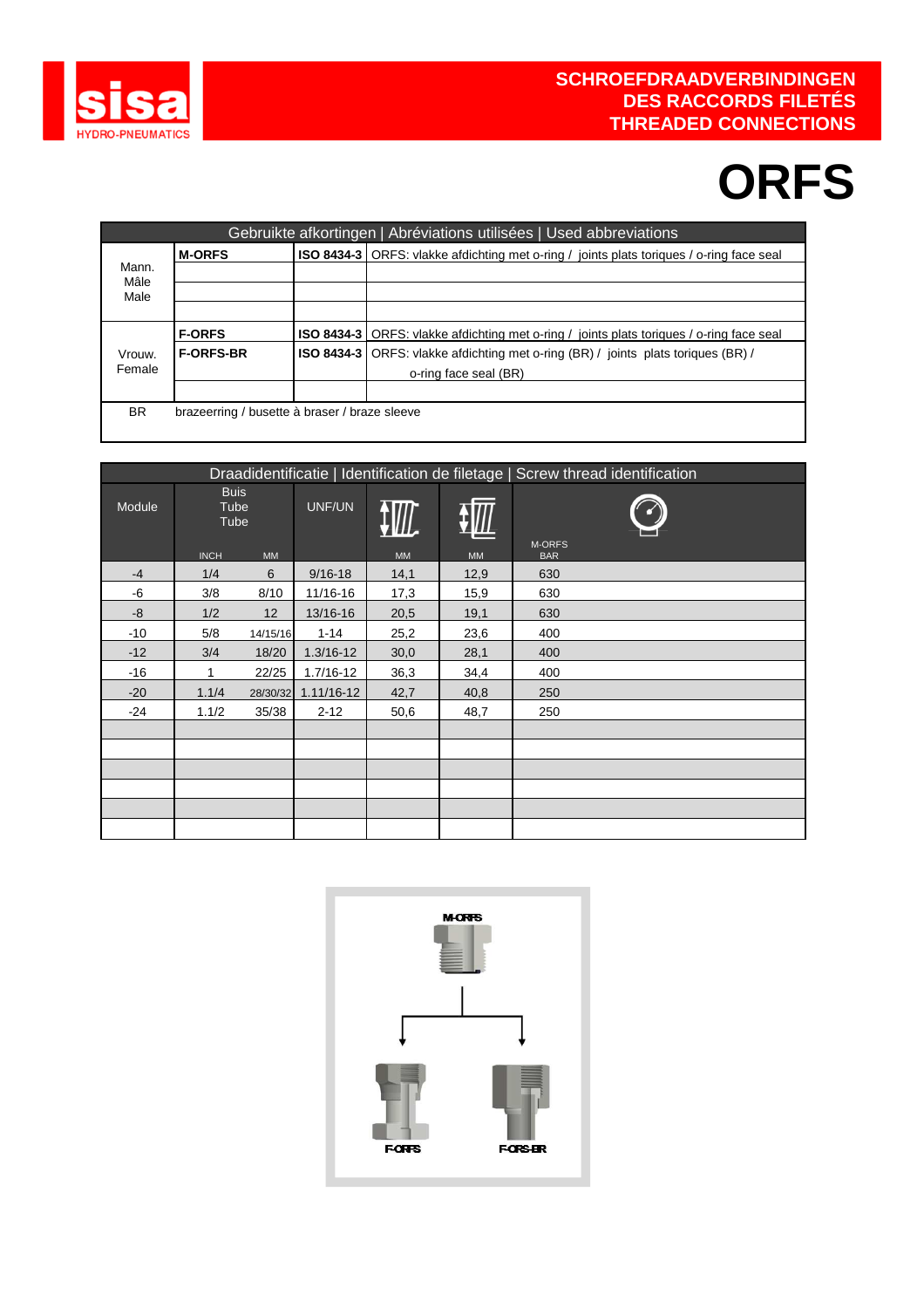

## **SAE UNF/UN**

|               |                |             | Gebruikte afkortingen   Abréviations utilisées   Used abbreviations        |
|---------------|----------------|-------------|----------------------------------------------------------------------------|
|               | <b>M-UNF-G</b> | ISO 11926   | UNF inschroef / orifices / stud end                                        |
| Mann.<br>Mâle | <b>M-UNF-H</b> | ISO 11926   | UNF oriënteerbare inschroef / orifices orientable / adjustable stud end    |
| Male          |                |             |                                                                            |
|               |                |             |                                                                            |
|               | <b>F-UNF-N</b> | ISO 11926-1 | UNF met vaste binnendraad / avec implantation fixe / fixed internal thread |
| Vrouw.        |                |             |                                                                            |
| Female        |                |             |                                                                            |
|               |                |             |                                                                            |
|               |                |             | ISO 11926-2: S-serie (zware reeks / série lourde / heavy duty)             |
|               |                |             |                                                                            |

ISO 11926-3: L-serie (lichte reeks / série légère / light duty)

|        |                             |               |           | Draadidentificatie   Identification de filetage   Screw thread identification |         |              |         |                         |
|--------|-----------------------------|---------------|-----------|-------------------------------------------------------------------------------|---------|--------------|---------|-------------------------|
| Module | <b>Buis</b><br>Tube<br>Tube | UNF/UN        |           |                                                                               |         |              |         |                         |
|        | <b>INCH</b>                 |               | <b>MM</b> | <b>MM</b>                                                                     | M-UNF-G | M-UNF-G<br>S | M-UNF-H | M-UNF-H<br><sub>S</sub> |
| $-3$   | 3/16                        | $3/8 - 24$    | 9,4       | 8,5                                                                           | 315     | 630          | 315     | 400                     |
| $-4$   | 1/4                         | 7/16-20       | 11,2      | 9,9                                                                           | 315     | 630          | 315     | 400                     |
| $-5$   | 5/16                        | $1/2 - 20$    | 12,6      | 11,5                                                                          | 315     | 630          | 315     | 400                     |
| -6     | 3/8                         | $9/16 - 18$   | 14,1      | 12,9                                                                          | 315     | 630          | 250     | 400                     |
| -8     | 1/4                         | $3/4 - 16$    | 18,9      | 17,5                                                                          | 315     | 630          | 250     | 400                     |
| $-10$  | 5/8                         | $7/8 - 14$    | 22,1      | 20,5                                                                          | 250     | 630          | 200     | 400                     |
| $-12$  | 3/4                         | $1.1/16 - 12$ | 26,9      | 24,9                                                                          | 250     | 400          | 200     | 400                     |
| $-14$  | 7/8                         | $1.3/16 - 12$ | 30,0      | 28,1                                                                          | 200     | 400          | 160     | 400                     |
| $-16$  | $\mathbf{1}$                | $1.5/16 - 12$ | 33,1      | 31,3                                                                          | 200     | 400          | 160     | 315                     |
| $-20$  | 1.1/4                       | $1.5/8 - 12$  | 41,1      | 39,2                                                                          | 160     | 250          | 125     | 250                     |
| $-24$  | 1.1/2                       | $1.7/8 - 12$  | 47,4      | 45,6                                                                          | 160     | 250          | 125     | 200                     |
| $-32$  | 2                           | $2.1/2 - 12$  | 63,3      | 61,4                                                                          | 125     | $\star$      | 100     | $\star$                 |
|        |                             |               |           |                                                                               |         |              |         |                         |
|        |                             |               |           |                                                                               |         |              |         |                         |

\*: **N**iet in deze dimensie | **P**as dans cette dimension | **N**ot in this dimension

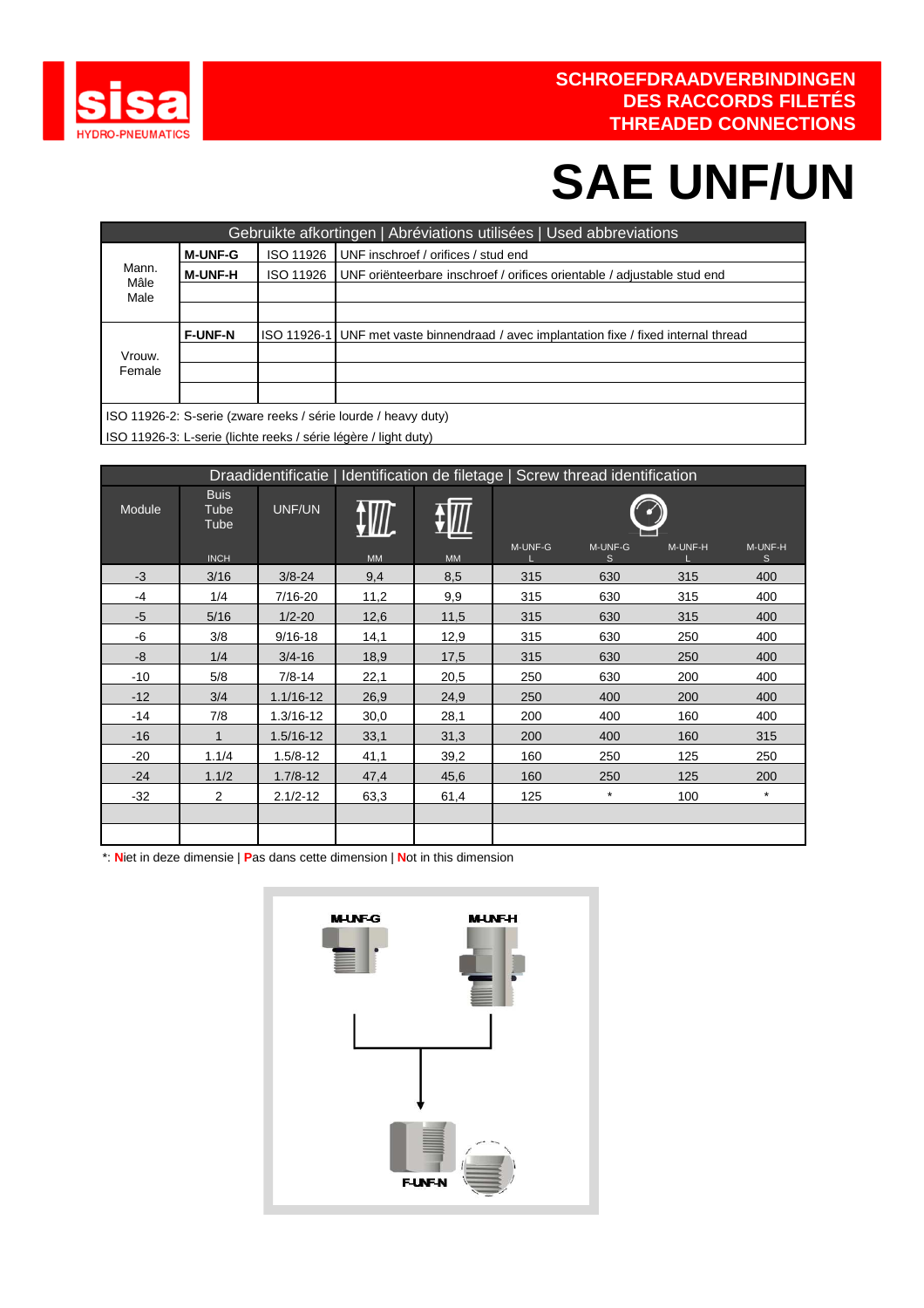

## **NPT**

|               |              |                 | Gebruikte afkortingen   Abréviations utilisées   Used abbreviations              |
|---------------|--------------|-----------------|----------------------------------------------------------------------------------|
|               | <b>M-NPT</b> | <b>SAE J514</b> | NPT met of zonder 60° cone / avec ou sans cône 60° / with or without 60° cone    |
| Mann.<br>Mâle |              |                 |                                                                                  |
| Male          |              |                 |                                                                                  |
|               |              |                 |                                                                                  |
|               | <b>F-NPT</b> | <b>SAE J514</b> | NPT met vaste binnendraad / avec filetage intérieur fixe / fixed internal thread |
| Vrouw.        | <b>NPSM</b>  | <b>SAE J514</b> | NPT met 60° cone / avec cône 60° / with 60° cone                                 |
| Female        |              |                 |                                                                                  |
|               |              |                 |                                                                                  |
|               |              |                 |                                                                                  |

|        |                             |                |           |      | Draadidentificatie   Identification de filetage   Screw thread identification |
|--------|-----------------------------|----------------|-----------|------|-------------------------------------------------------------------------------|
| Module | <b>Buis</b><br>Tube<br>Tube | <b>NPT</b>     | <b>WA</b> |      |                                                                               |
|        | <b>INCH</b>                 |                | MM        | MM   |                                                                               |
| $-2$   | 1/8                         | $1/8 - 27$     | 10,3      | 8,7  |                                                                               |
| $-4$   | 1/4                         | $1/4 - 18$     | 14,3      | 11,9 |                                                                               |
| -6     | 3/8                         | $3/8 - 18$     | 17,5      | 15,1 |                                                                               |
| -8     | 1/2                         | $1/2 - 14$     | 21,4      | 18,3 |                                                                               |
| $-12$  | 3/4                         | $3/4 - 14$     | 27,0      | 23,8 |                                                                               |
| $-16$  | 1                           | $1 - 11,5$     | 33,3      | 30,2 |                                                                               |
| $-20$  | $1 - 1/4$                   | $1.1/4 - 11,5$ | 42,9      | 38,9 |                                                                               |
| $-24$  | $1 - 1/2$                   | $1.1/2 - 11,5$ | 48,4      | 44,5 |                                                                               |
| $-32$  | $\overline{2}$              | $2 - 11,5$     | 60,3      | 57,2 |                                                                               |
|        |                             |                |           |      |                                                                               |
|        |                             |                |           |      |                                                                               |
|        |                             |                |           |      |                                                                               |
|        |                             |                |           |      |                                                                               |
|        |                             |                |           |      |                                                                               |

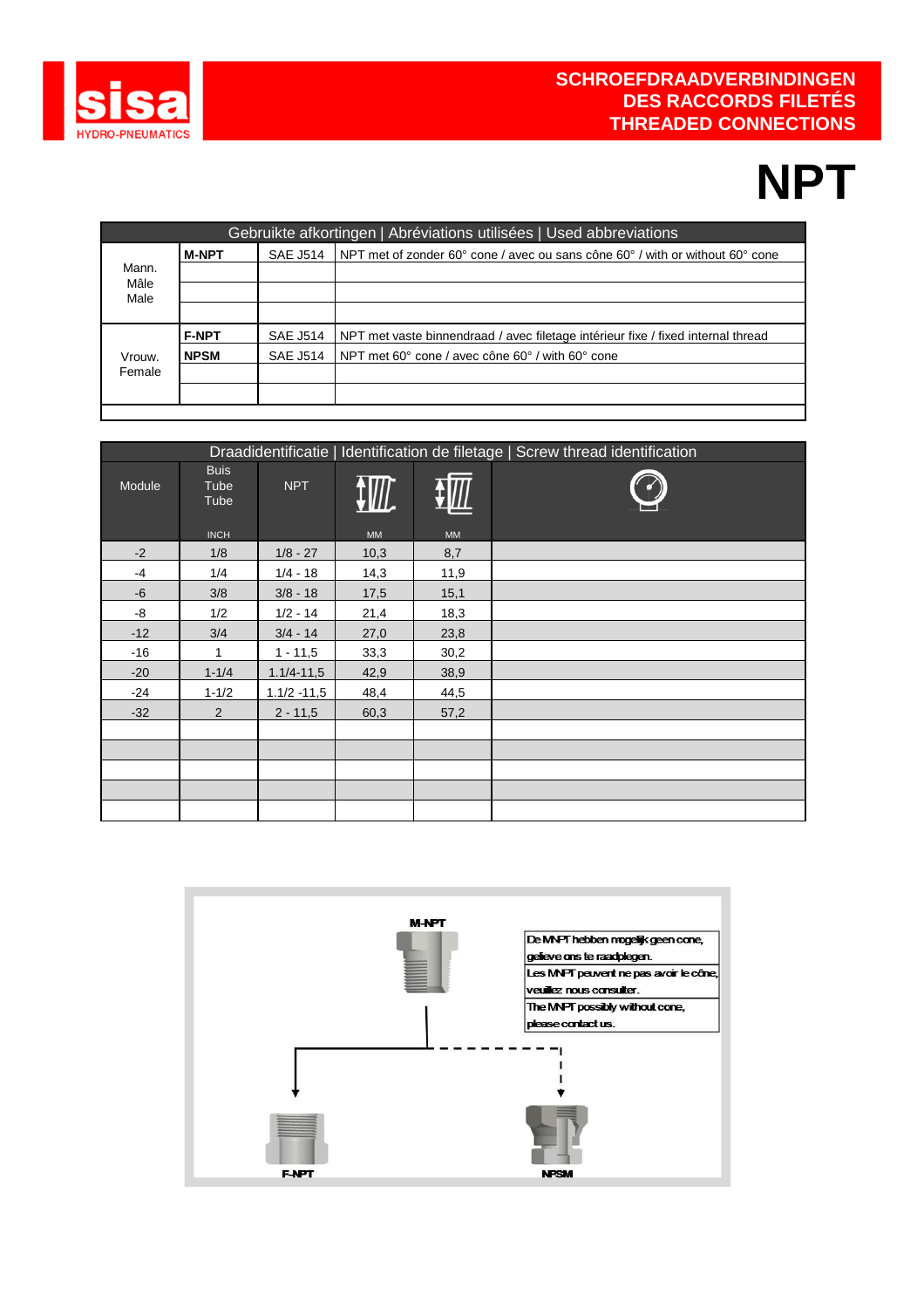

## **KOMATSU**

|               |              | Gebruikte afkortingen   Abréviations utilisées   Used abbreviations |
|---------------|--------------|---------------------------------------------------------------------|
|               | <b>M-KOM</b> | KOMATSU met 30° cone / avec cône 30° / with 30° cone                |
| Mann.<br>Mâle |              |                                                                     |
| Male          |              |                                                                     |
|               |              |                                                                     |
|               | <b>F-KOM</b> | KOMATSU met 30° cone / avec cône 30° / with 30° cone                |
| Vrouw.        |              |                                                                     |
| Female        |              |                                                                     |
|               |              |                                                                     |
|               |              |                                                                     |
|               |              |                                                                     |

|        |                                            |                                     |           |      | Draadidentificatie   Identification de filetage   Screw thread identification |
|--------|--------------------------------------------|-------------------------------------|-----------|------|-------------------------------------------------------------------------------|
| Module | <b>Buis</b><br>Tube<br>Tube<br><b>INCH</b> | <b>Metric</b><br>Métrique<br>Metric | <b>MM</b> | MM   |                                                                               |
| $-4$   | 1/4                                        | M14x1,5                             | 14,0      | 12,5 |                                                                               |
| -6     | 3/8                                        | M18x1,5                             | 18,0      | 16,4 |                                                                               |
| -8     | 1/2                                        | M22x1,5                             | 22,0      | 20,4 |                                                                               |
| $-10$  | 5/8                                        | M24x1,5                             | 24,0      | 22,4 |                                                                               |
| $-12$  | 3/4                                        | M30x1,5                             | 30,0      | 28,4 |                                                                               |
| $-16$  | 1                                          | M33x1,5                             | 33,0      | 31,4 |                                                                               |
| $-20$  | $1 - 1/4$                                  | M36x1,5                             | 36,0      | 34,4 |                                                                               |
| $-24$  | $1 - 1/2$                                  | M42x1,5                             | 42,0      | 40,4 |                                                                               |
|        |                                            |                                     |           |      |                                                                               |
|        |                                            |                                     |           |      |                                                                               |
|        |                                            |                                     |           |      |                                                                               |
|        |                                            |                                     |           |      |                                                                               |
|        |                                            |                                     |           |      |                                                                               |
|        |                                            |                                     |           |      |                                                                               |

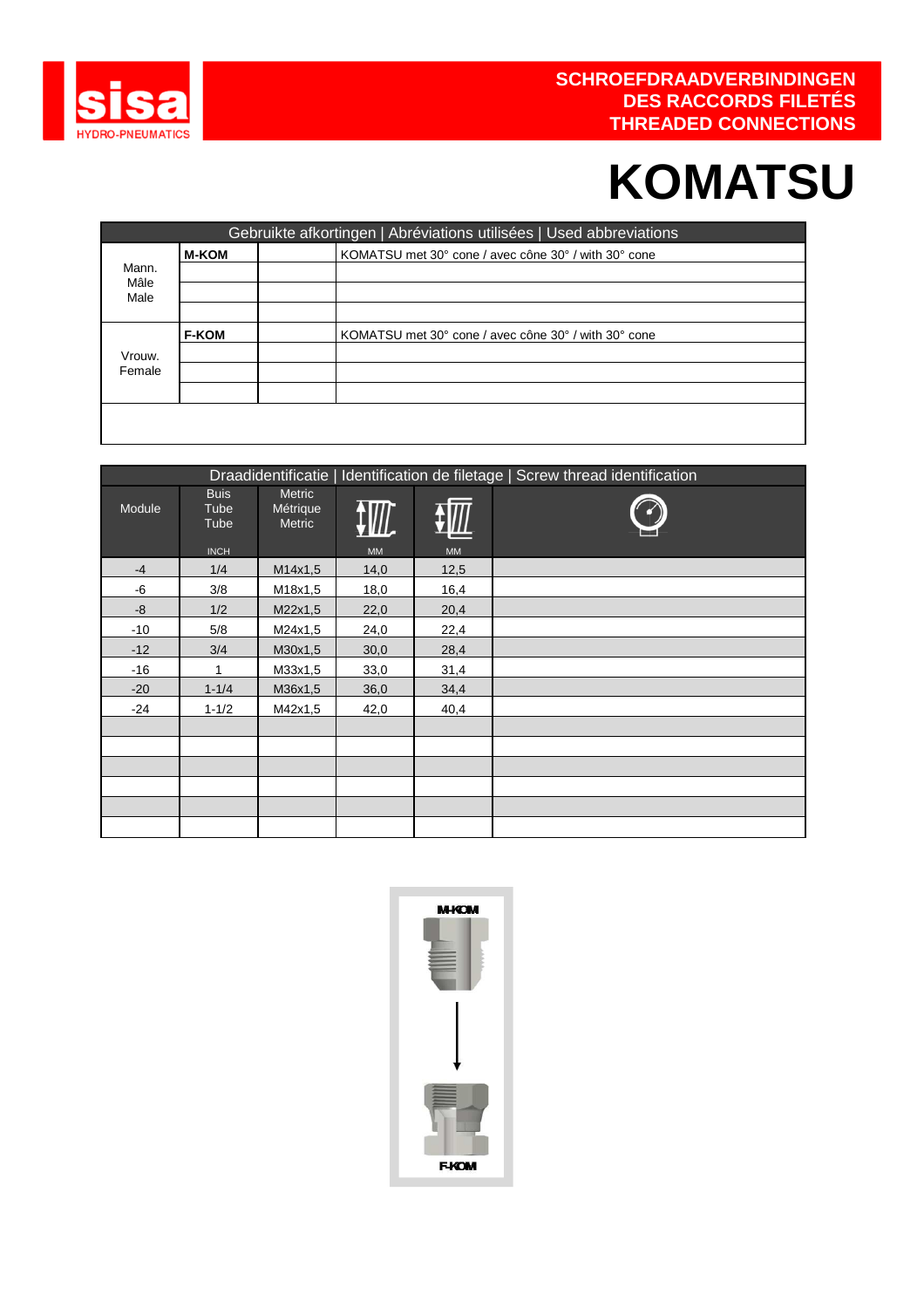

# **JIS**

|               |              |                  | Gebruikte afkortingen   Abréviations utilisées   Used abbreviations |
|---------------|--------------|------------------|---------------------------------------------------------------------|
|               | <b>M-JIS</b> | <b>JIS B8363</b> | I JIS met 30° cone / avec cône 30° / with 30° cone                  |
| Mann.<br>Mâle |              |                  |                                                                     |
| Male          |              |                  |                                                                     |
|               |              |                  |                                                                     |
|               | <b>F-JIS</b> | <b>JIS B8363</b> | UIS met 30° cone / avec cône 30° / with 30° cone                    |
| Vrouw.        |              |                  |                                                                     |
| Female        |              |                  |                                                                     |
|               |              |                  |                                                                     |
|               |              |                  |                                                                     |
|               |              |                  |                                                                     |

|        |                             |                          |      |           | Draadidentificatie   Identification de filetage   Screw thread identification |
|--------|-----------------------------|--------------------------|------|-----------|-------------------------------------------------------------------------------|
| Module | <b>Buis</b><br>Tube<br>Tube | <b>BSP</b>               |      |           |                                                                               |
| $-2$   | <b>INCH</b><br>1/8          | G                        | MM   | <b>MM</b> |                                                                               |
|        | 1/4                         | $1/8 - 28$<br>$1/4 - 19$ | 9,5  | 8,7       |                                                                               |
| $-4$   |                             |                          | 13,5 | 11,9      |                                                                               |
| $-6$   | 3/8                         | $3/8 - 19$               | 16,7 | 15,1      |                                                                               |
| -8     | 1/2                         | $1/2 - 14$               | 20,6 | 19,1      |                                                                               |
| $-10$  | 5/8                         | $5/8 - 14$               | 23,1 | 20,6      |                                                                               |
| $-12$  | 3/4                         | $3/4 - 14$               | 26,2 | 23,8      |                                                                               |
| $-16$  | 1                           | $1 - 11$                 | 33,3 | 30,2      |                                                                               |
| $-20$  | $1 - 1/4$                   | $11/4 - 11$              | 42,1 | 38,9      |                                                                               |
| $-24$  | $1 - 1/2$                   | $11/2 - 11$              | 42,1 | 45,2      |                                                                               |
| $-32$  | $\overline{2}$              | $2 - 11$                 | 59,5 | 56,4      |                                                                               |
|        |                             |                          |      |           |                                                                               |
|        |                             |                          |      |           |                                                                               |
|        |                             |                          |      |           |                                                                               |
|        |                             |                          |      |           |                                                                               |